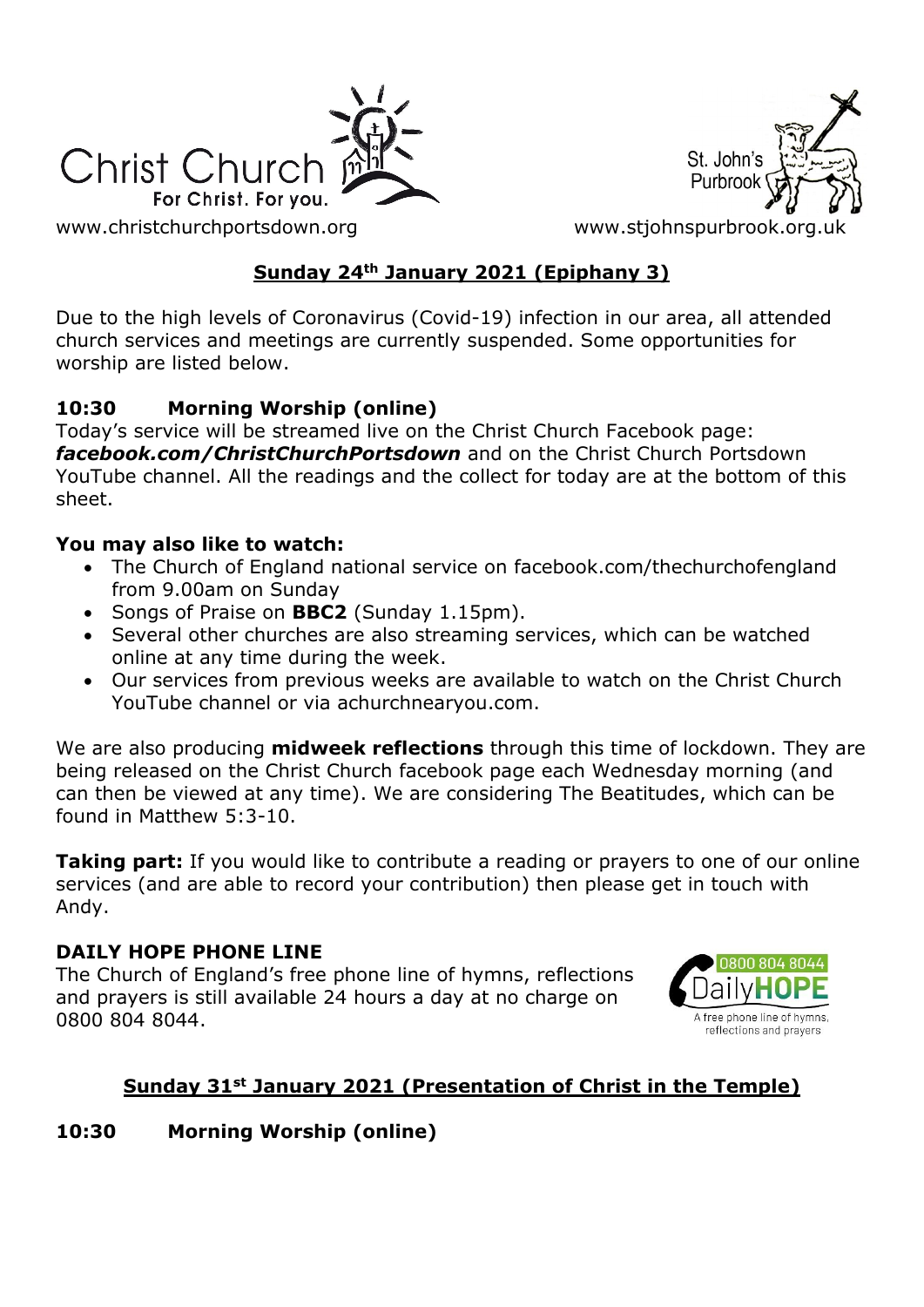**CHRIST CHURCH PCC** will meet via Zoom on Wednesday 27<sup>th</sup> January at 7.30pm.

#### **GIVING**

Both of our churches have experienced reduced income from cancelled hall bookings and the lack of collections at services. If you usually give in the plate (cash or envelopes), please do consider switching to Direct Debit or online payment.

The best way to do this is via the Parish Giving Scheme, which can now be done online or by telephone

You can register online at **register.parishgiving.org.uk or** by calling **0333 002 1271**

To register you will need the following details:

For Christ Church: Parish: Portsdown Christ Church Diocese: Portsmouth PGS Parish Code: 290629068

For St John's: Parish: St John the Baptist Village: Purbrook Diocese: Portsmouth PGS Parish Code: 290629070

You will also need your own bank details.

#### **MISSION OF THE MONTH**

The Christ Church Mission of the Month for January is Portsmouth School Pastors. To find out about their work, or to make an online donation, please go to streetpastors.org/locations/portsmouth .

|                      | <b>CONTACTS</b>                            |
|----------------------|--------------------------------------------|
| Vicar                | <b>Revd Andy Wilson</b> (day off Monday)   |
|                      | vicar@christchurchportsdown.org            |
|                      | purbrookvicar@gmail.com                    |
| <b>Associate</b>     | <b>Revd Laura Cameron</b>                  |
| <b>Minister</b>      | revdlauracameron@gmail.com                 |
| <b>Curate</b>        | <b>Revd Matt Grove</b> (day off Friday)    |
|                      | matt.grove@christchurchportsdown.org       |
| Churchwarden         | <b>Bill Jeffery</b>                        |
| <b>SJP</b>           | purbrookchurch@gmail.com                   |
|                      |                                            |
| <b>Churchwarden</b>  | <b>Stephen Anderson</b>                    |
| <b>CCP</b>           | stephen.anderson@christchurchportsdown.org |
| <b>Churchwarden</b>  | <b>Karina Golledge</b>                     |
| <b>CCP</b>           | thegolledges@btinternet.com                |
| <b>Administrator</b> | <b>Emma Evans</b>                          |
|                      | parish.office@christchurchportsdown.org    |
| <b>Hall Manager</b>  | Jacqui Wilson                              |
| <b>CCP</b>           | hall.manager@christchurchportsdown.org     |
| Website              | <b>Matt Doe</b>                            |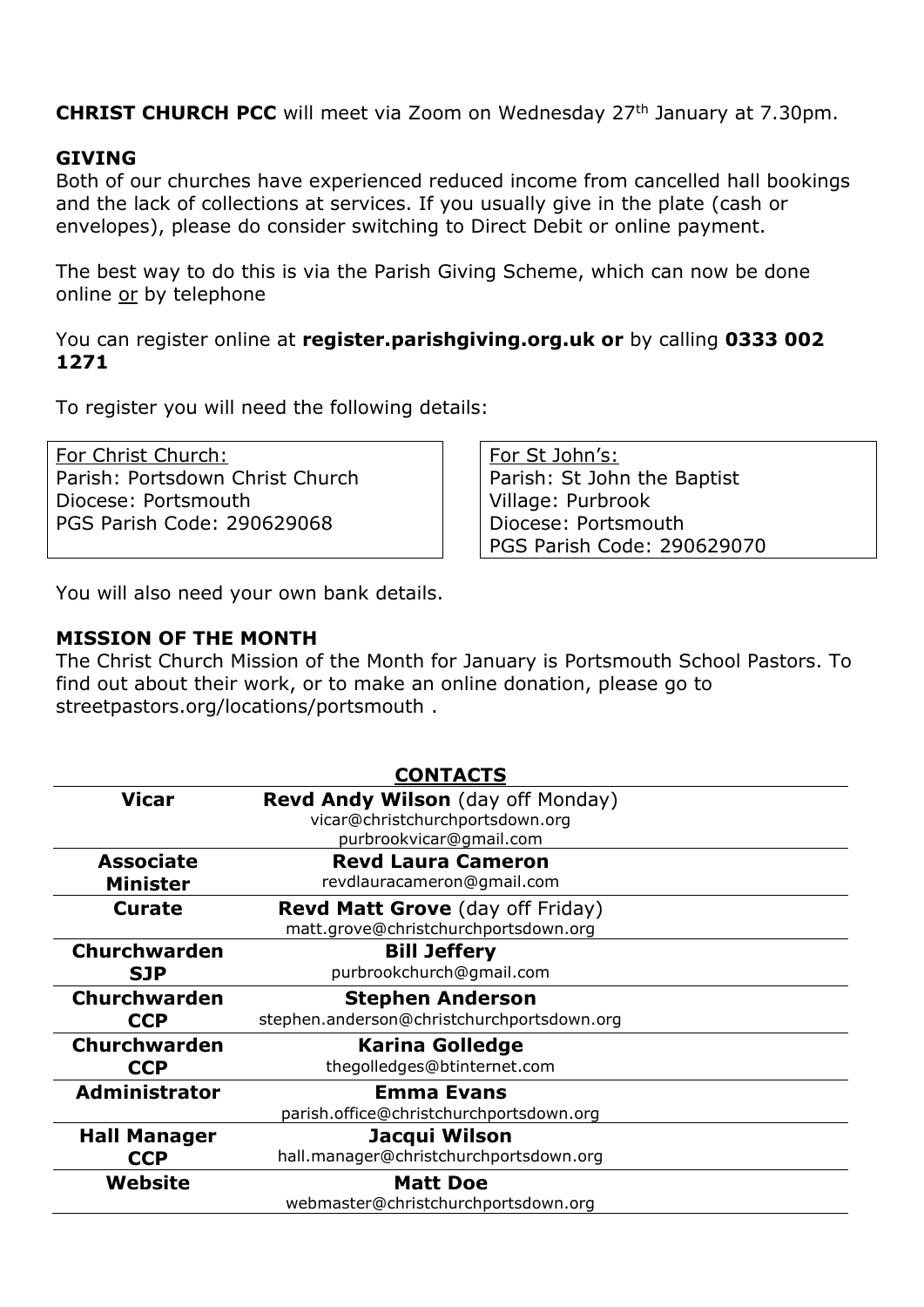# **Sunday 24 January 2021 3rd Sunday of Epiphany**

# **Collect**

God of all mercy, your Son proclaimed good news to the poor, release to the captives, and freedom to the oppressed: anoint us with your Holy Spirit and set all your people free to praise you in Christ our Lord.

# **Genesis 14:17–20**

 $17$  After his return from the defeat of Chedorlaomer and the kings who were with him, the king of Sodom went out to meet him at the Valley of Shaveh (that is, the King's Valley). <sup>18</sup> And King Melchizedek of Salem brought out bread and wine; he was priest of God Most High. <sup>19</sup> He blessed him and said, 'Blessed be Abram by God Most High, maker of heaven and earth; <sup>20</sup> and blessed be God Most High, who has delivered your enemies into your hand! 'And Abram gave him one-tenth of everything.

# **Psalm 128**

 $1$  Blessed are all those who fear the Lord, and walk in his ways.  $2$  You shall eat the fruit of the toil of your hands; it shall go well with you, and happy shall you be.  $3$  Your wife within your house shall be like a fruitful vine; your children round your table, like fresh olive branches.  $4$  Thus shall the one be blest who fears the Lord.  $5$  The Lord from out of Zion bless you, that you may see Jerusalem in prosperity all the days of your life. <sup>6</sup> May you see your children's children, and may there be peace upon Israel.

# **Revelation 19:6–10**

 $6$  Then I heard what seemed to be the voice of a great multitude, like the sound of many waters and like the sound of mighty thunder-peals, crying out, 'Hallelujah! For the Lord our God the Almighty reigns.  $<sup>7</sup>$  Let us rejoice</sup> and exult and give him the glory, for the marriage of the Lamb has come, and his bride has made herself ready; $8$  to her it has been granted to be clothed with fine linen, bright and pure'—for the fine linen is the righteous deeds of the saints.  $9$  And the angel said to me, 'Write this: Blessed are those who are invited to the marriage supper of the Lamb.' And he said to me, 'These are true words of God.' <sup>10</sup> Then I fell down at his feet to worship him, but he said to me, 'You must not do that! I am a fellow-servant with you and your comrades who hold the testimony of Jesus. Worship God! For the testimony of Jesus is the spirit of prophecy.'